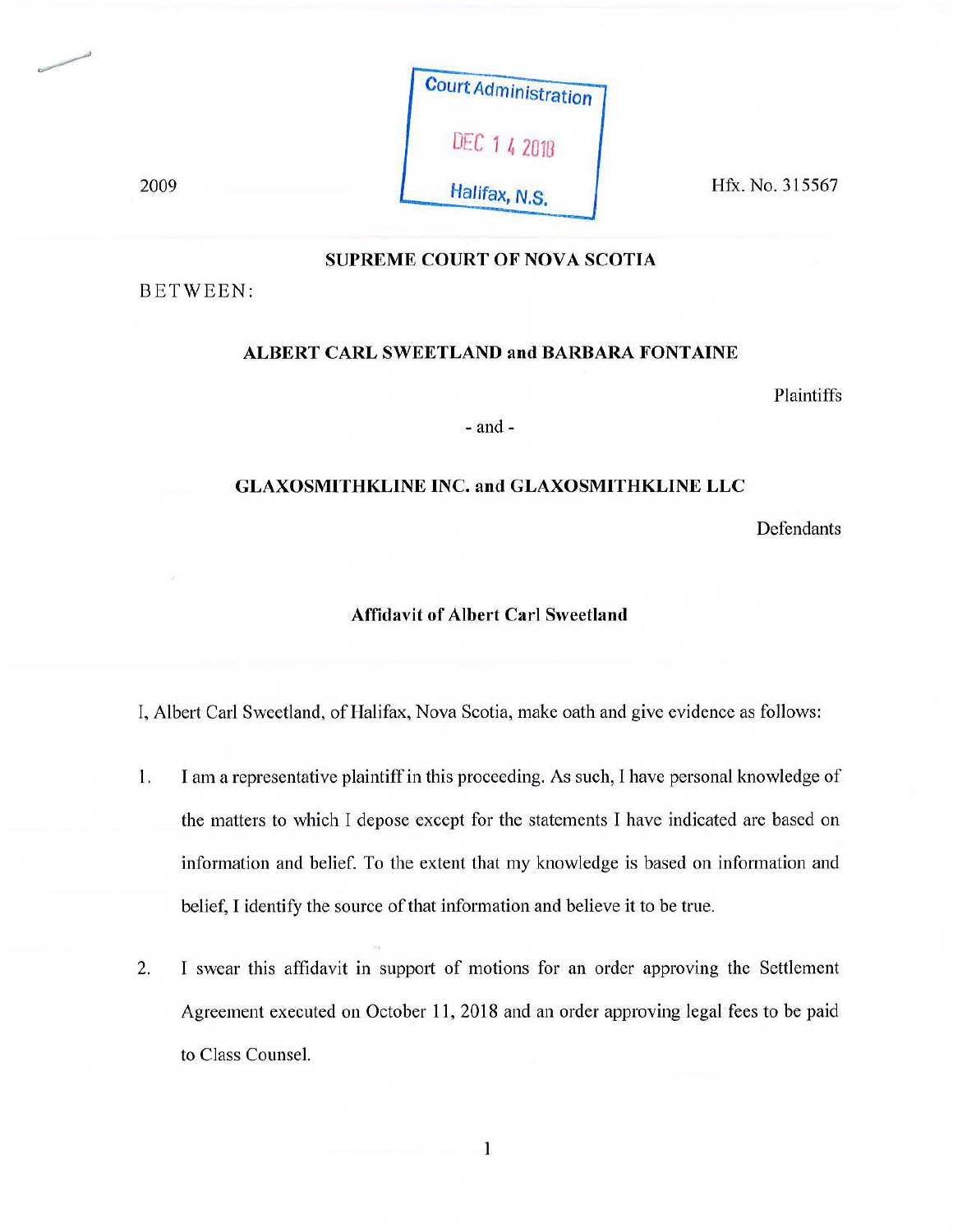#### **Settlement Agreement**

- 3. My counsel explained to me the terms of the Defendants' final offer, of which they recommended acceptance.
- 4. I instructed my counsel to accept the ultimate offer of the Defendants.
- 5. My counsel have explained the terms of the Settlement Agreement to me.
- 6. I believe that the Settlement Agreement is fair, reasonable, and in the best interests of the Class. I recommend the Settlement Agreement for Court approval.

# **Class Counsel Fees**

- 7. On July 8, 2010, I signed a contingency fee agreement ("CFA") and Indemnity Agreement with Wagners.
- 8. I was fully aware of and understood that Class Counsel would fund the litigation and only be paid in the event of success, either by way of judgment or settlement. In the event of success, Class Counsel would seek to be paid legal fees of25% of the first \$10 million or any part thereof.
- 9. I also understood that in addition to the payment of legal fees, Class Counsel would be entitled to seek to recover from any settlement all disbursements they incurred.
- 10. I consider this arrangement to be fair, reasonable and favourable to both myself and my fellow Class Members.